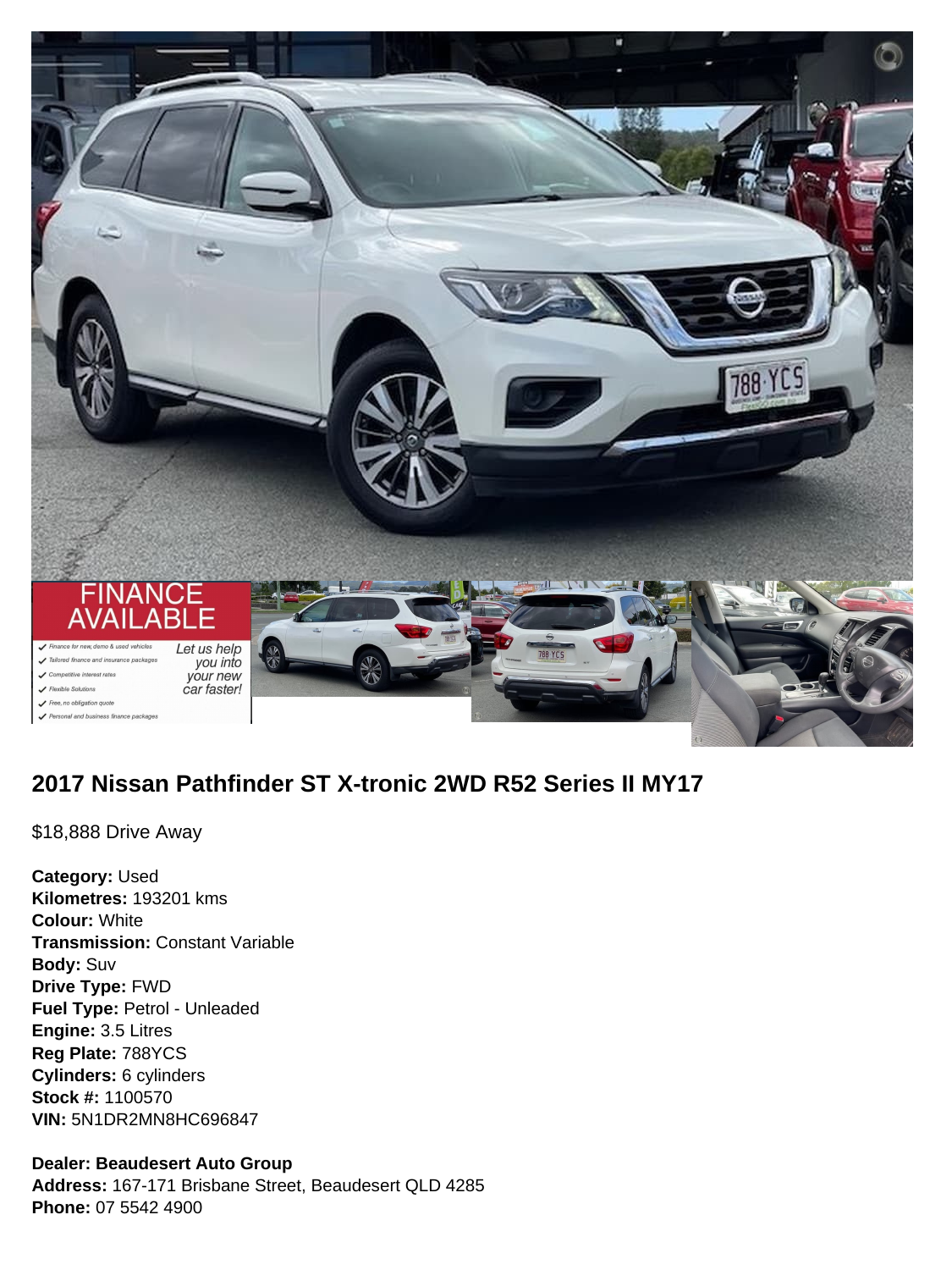# **Dealer Comments**

\* If the price does not contain the notation that it is "Drive Away No More to Pay", the price may not include additional costs, such as stamp duty and other government charges. Please confirm price and features with the seller of the vehicle.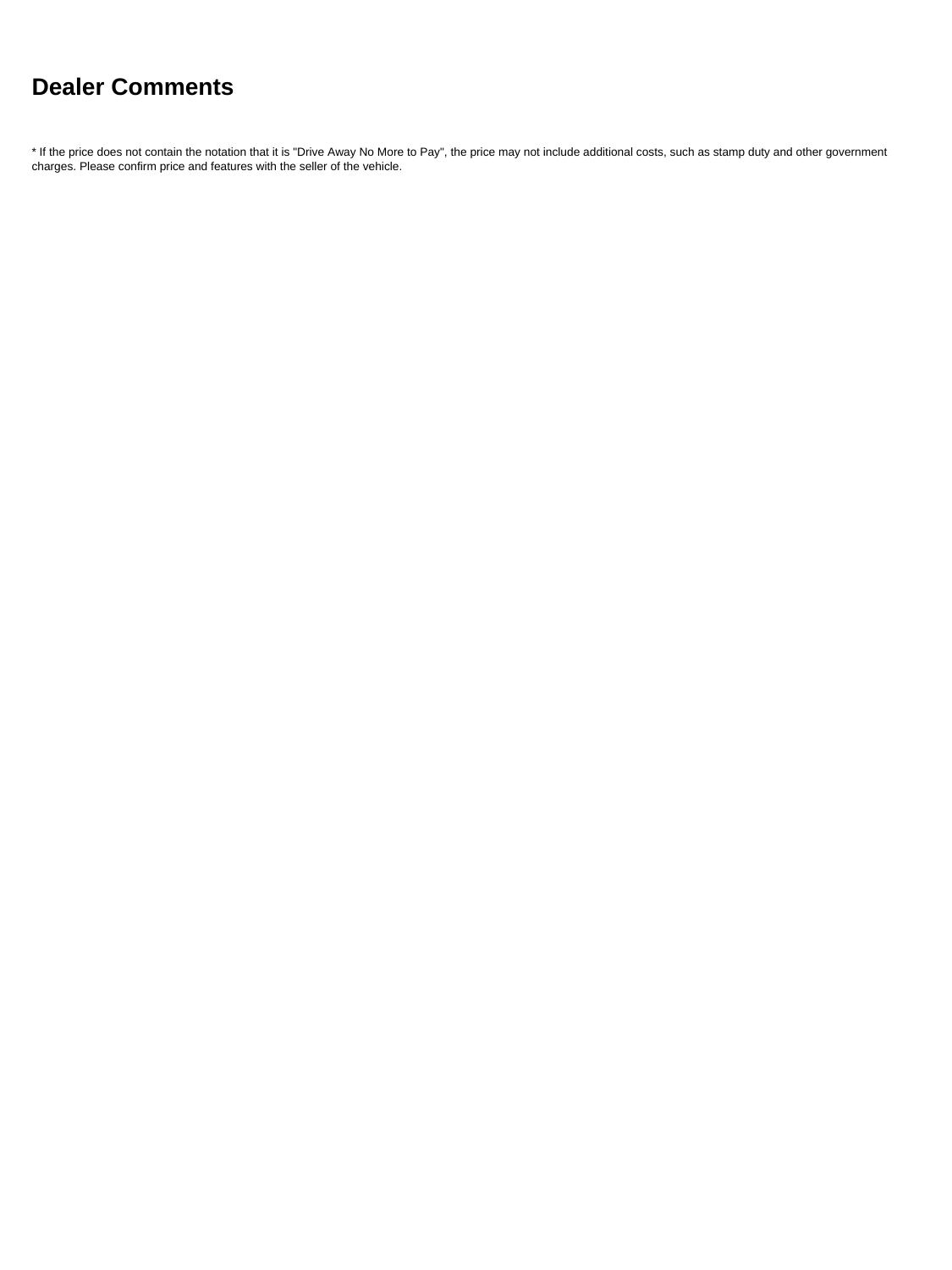## **Features and Specifications**

#### **Audio, Visual & Communication**

Audio - Aux Input USB Socket Audio - MP3 Decoder Bluetooth System 6 Speaker Stereo CD Player DVD Player

#### **Instruments & Controls**

Tacho **Trip Computer** Trip Computer Tyre Pressure Monitoring:- with logging/display Clock - Digital

#### **Interior**

Trim - Cloth Leather Look - Gear Knob Leather Look - Steering Wheel Metallic Finish Interior Inserts

#### **Lights & Windows**

Daytime Running Lamps - LED **Headlamps - Halogen** Halogen Headlamps Automatic (light sensitive) **Intermittent Wipers - Variable** Intermittent Wipers - Variable Power Windows - Front & Rear **Rear Rear Rear View Mirror - Manual Anti-Glare** Rear Windows - Extra Dark/Privacy **Rear Wiper/Washer** Rear Wiper/Washer Speed Dependant Wipers

#### **Safety & Security**

Airbags - Side for 1st Row Occupants (Front) Brake Assist Camera - Rear Vision Central Locking - Key Proximity Central Locking - Once Mobile Central Locking - Remote/Keyless ABS (Antilock Brakes) The Control - Electronic Stability Control - Electronic Stability Control - Park Distance Rear Control - Traction EBD (Electronic Brake Force Distribution) The Summon Engine Immobiliser Hill Holder **Airbag - Driver** Airbag - Driver Parking Assist - Graphical Display Accord Airbag - Passenger Seatbelt - Load Limiters 1st Row (Front) Seatbelt - Pretensioners 1st Row (Front) Seatbelts - Lap/Sash for 7 seats Airbags - Head for 1st Row Seats (Front)

#### **Seating**

Seat - Height Adjustable Driver Seats - 2nd Row Split Fold Seats - 3rd Row (Rear) Flat Folding Seats - 3rd Row Split Fold

Inbuilt Flash Drive Multi-function Control Screen - Colour

Airbags - Head for 2nd Row Seats Airbags - Head for 3rd Row Seats Seatbelt - Adjustable Height 1st Row Seatbelt - Adjustable Height 2nd Row Outer

Electric Seat - Drivers Headrests - Adjustable 1st Row (Front) Headrests - Adjustable 2nd Row x3 Seat - Drivers Lumbar Adjustment Manual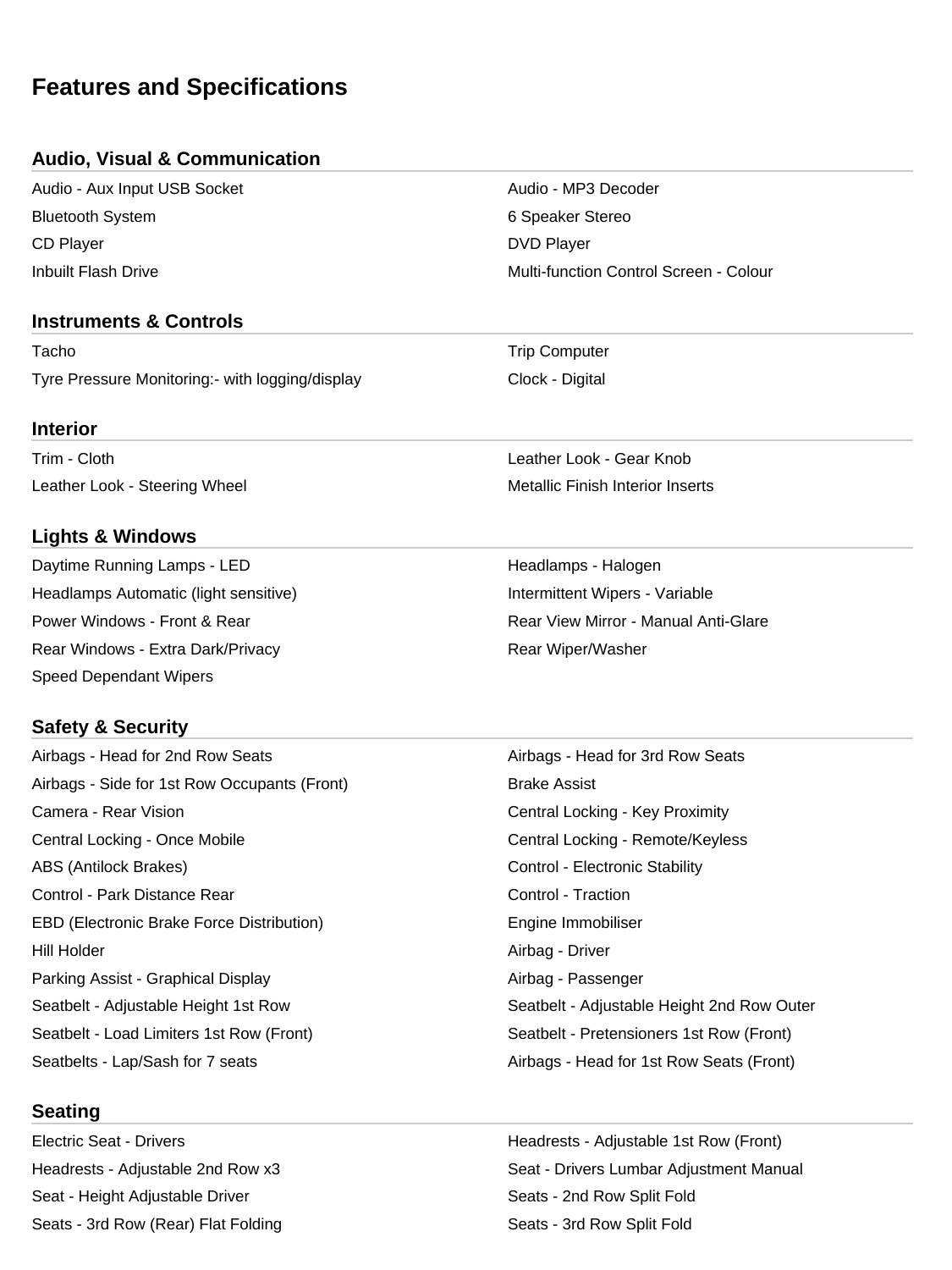#### **Steering**

Adjustable Steering Col. - Tilt & Reach Multi-function Steering Wheel Power Steering - Electric Assist **Power Steering - Speed Sensitive** Power Steering - Speed Sensitive

#### **Body**

Roof Rails

#### **Suspension**

**Independent Rear Suspension Communisty Communisty Rear Stabiliser** 

#### **Wheels & Tyres**

# Front Stabiliser **Independent Front Suspension**

18" Alloy Wheels **Spare Wheel - Space Saver/Temporary** Spare Wheel - Space Saver/Temporary

#### **Brakes**

Disc Brakes Front Ventilated **Disc Brakes Rear Ventilated** Disc Brakes Rear Ventilated Park Brake - Foot Operated

#### **Electrical**

12V Socket(s) - Auxiliary

#### **Comfort & Convenience**

Sunvisor - Vanity Mirror for Driver Sunvisor - Vanity Mirror for Passenger Voice Recognition **Armrest - Rear Centre (Shared**) Armrest - Rear Centre (Shared) Bottle Holders - 1st Row **Bottle Holders - 2nd Row** Bottle Holders - 2nd Row Bottle Holders - 3rd Row Cargo Tie Down Hooks/Rings Cruise Control Cup Holders - 1st Row Cup Holders - 2nd Row Cup Holders - 3rd Row Door Pockets - 1st row (Front) Door Pockets - 2nd row (rear) Air Cond. - Climate Control Multi-Zone Floor Mats Air Conditioning - Rear Keyless Start - Key/FOB Proximity related Map/Reading Lamps - for 1st Row Seatback Pockets - 1st Row (Front) seats Starter Button Starter Button Steering Wheel - Illuminated Storage Compartment - Centre Console 1st Row Storage Compartment - In Cargo Area Sunglass Holder

#### **Engine**

Drive By Wire (Electronic Throttle Control)

#### **Exterior**

Chrome Door Handles - Interior Chrome Grille Surround Chrome Rear Garnish **Mudflaps - rear** Mudflaps - rear Power Door Mirrors - Folding Remote Boot/Hatch Release

Body Colour - Bumpers **Chrome Door Handles - Exterior** Chrome Door Handles - Exterior